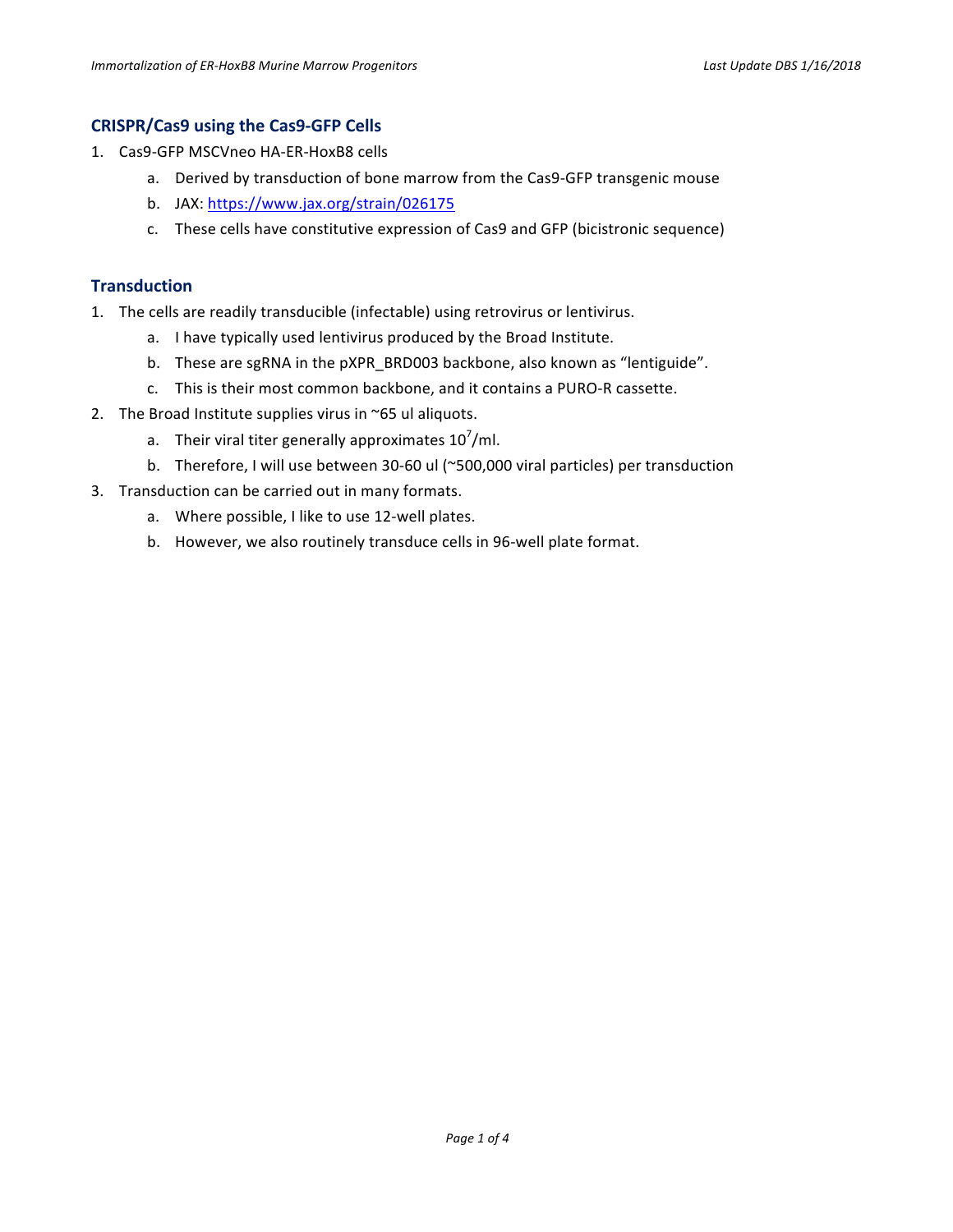### **Transduction of Cas9-GFP ER-HoxB8 cells in 12-well plates**

- 1. Count the cells & resuspend at 500,000/ml.
	- a. Add polybrene to a final concentration of 8.8 ug/ml.
	- b. Aliquot 500 ul (250,000 cells) into each well of a 12-well plate.
- 2. Add 50 ul of virus to each well
	- Final polybrene conc.  $= 8 \text{ ug/ml}$
- 3. Spinfection
	- a. 1000g x 60 minutes at RT.
- 4. Following spinfection, add 3 ml of fresh media to each well.
	- Final volume =  $\sim$ 4 ml and final polybrene concentration = 2 ug/ml
- 5. At 24-hours, I perform a half-media change to further dilute the polybrene
	- a. Aspirate  $\sim$ 2 ml of media from the top of the wells.
	- b. The cells remain undisturbed on the bottom.
	- c. Add 2 ml of fresh media.
	- d. This dilutes the polybrene out to a non-toxic concentration of  $\sim$ 1 ug/ml.
- 6. At 36-48 hours, I begin PURO selection.
	- a. The cells are in  $\sim$ 4 ml of media.
	- b. I prepare PURO at 50 ug/ml  $(10x)$
	- c. Add 440 ul of PURO to each well.
	- d. Final PURO concentration  $\sim$  5 ug/ml.
- 7. The cells should be fully selected within  $\sim$ 48-72 hours.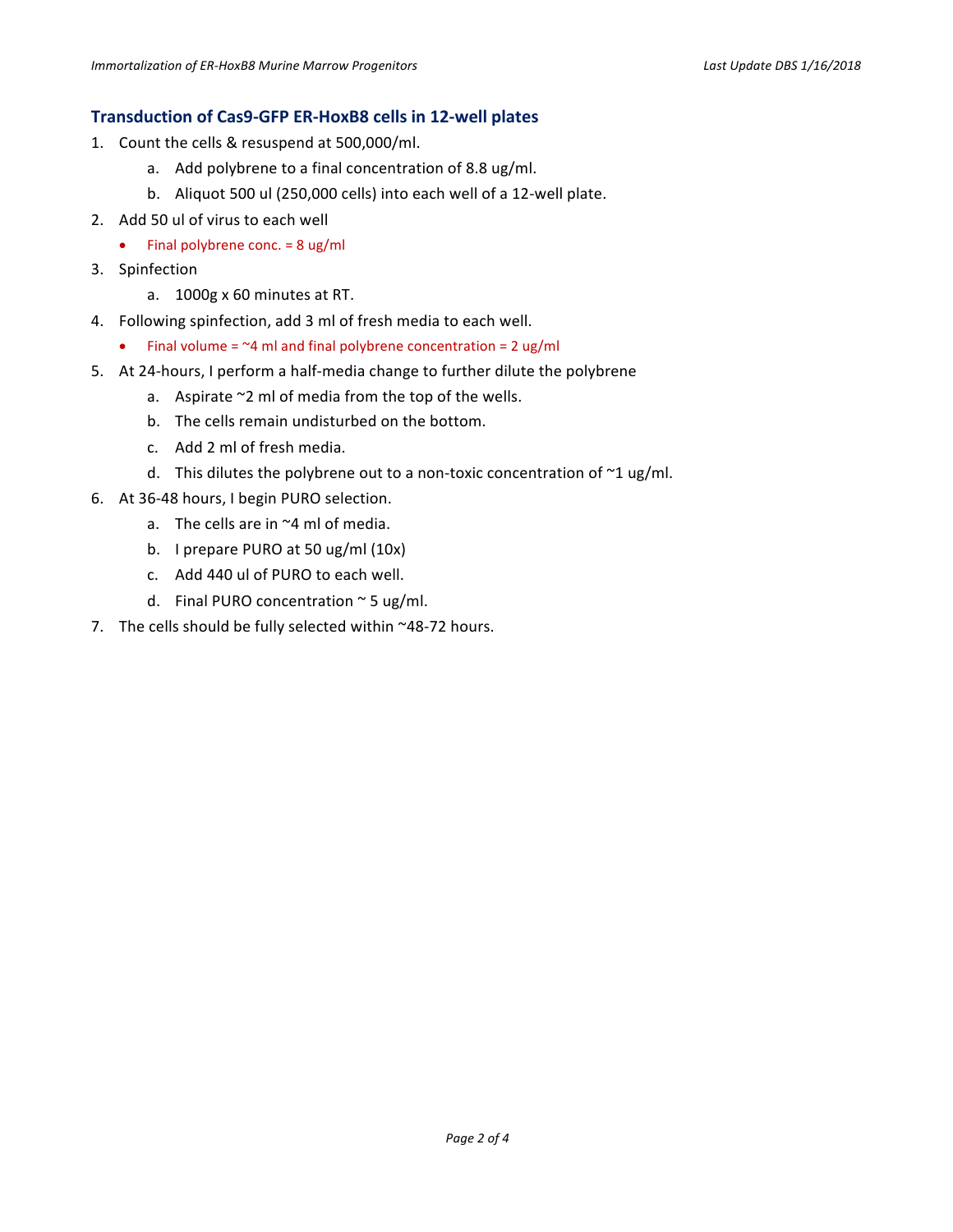# **Transduction of Cas9-GFP ER-HoxB8 cells in 96-well plates**

- 1. Count the cells & resuspend at 1,000,000/ml.
	- a. Add polybrene to a final concentration of 16 ug/ml.
	- b. Aliquot 30 ul (30,000 cells) into each well of a 96-well plate.
- 2. Add 30 ul of virus to each well
	- Final polybrene conc.  $= 8$  ug/ml
- 3. Spinfection
	- a. 1000g x 60 minutes at RT.
- 4. Following spinfection, add 200 of fresh media to each well.
	- Final volume =  $^{\sim}260$  ul and final polybrene concentration = 2 ug/ml
- 5. At 24-hours, I perform a half-media change to further dilute the polybrene
	- a. Using a multi-channel pipet, remove the top 150 ul from each well
	- b. The cells remain undisturbed on the bottom.
	- c. Add 150 ul of fresh media.
	- d. This dilutes the polybrene out to a non-toxic concentration of  $\sim$ 1 ug/ml.
- 6. At 36-48 hours, I begin PURO selection.
	- a. The cells are in  $\sim$ 250 ul of media.
	- b. I prepare PURO at 50 ug/ml  $(10x)$
	- c. Add 25 ul of PURO to each well.
	- d. Final PURO concentration  $\sim$  5 ug/ml.
- 7. The cells should be fully selected within  $\sim$ 48-72 hours.